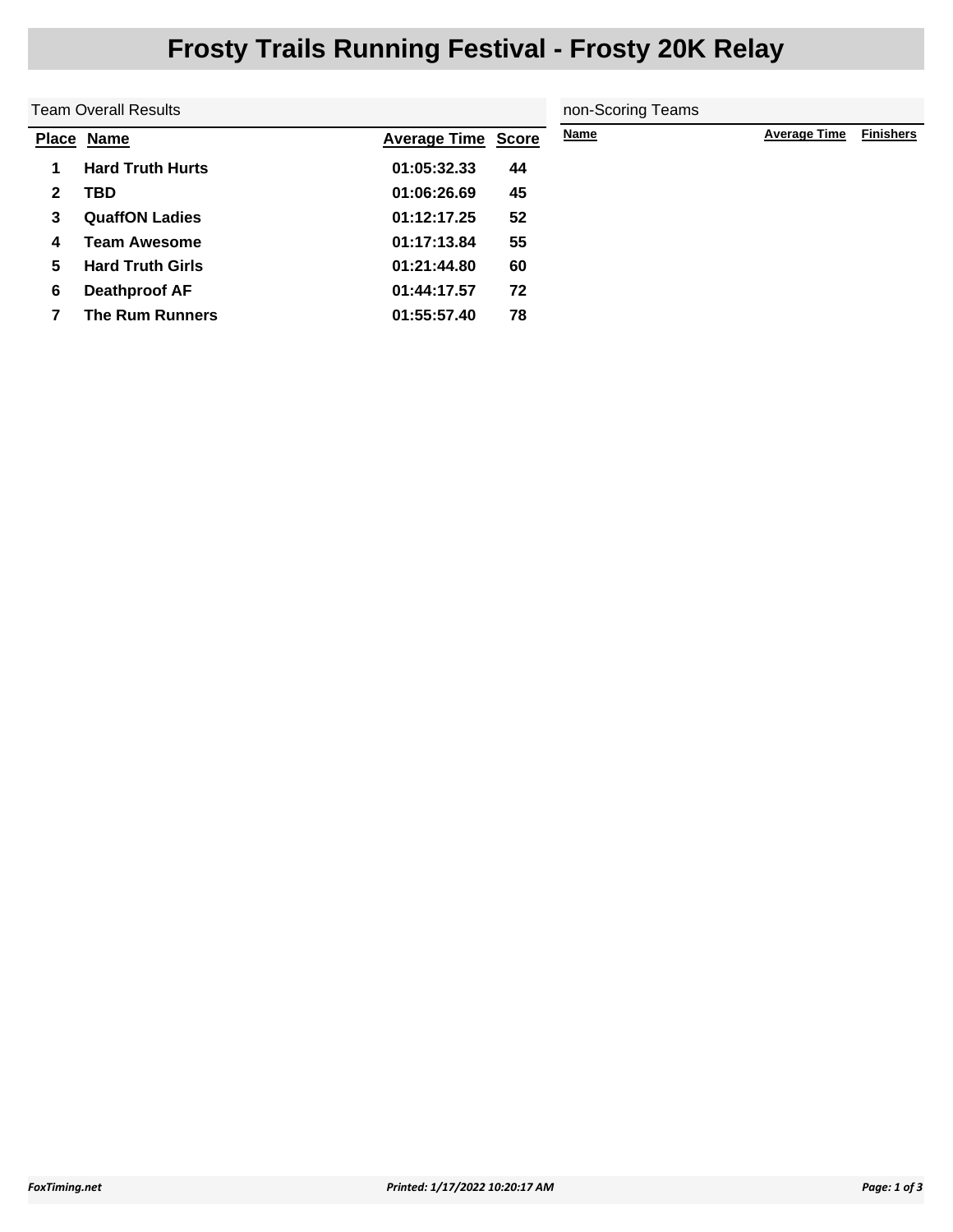## **Frosty Trails Running Festival - Frosty 20K Relay**

Team Results

|                | <b>Place Team Name</b>  |                         |      |                            | <b>Average Time</b> | # of Finishers Team Score |                |
|----------------|-------------------------|-------------------------|------|----------------------------|---------------------|---------------------------|----------------|
| 1              | <b>Hard Truth Hurts</b> |                         |      |                            | 01:05:32.33         | 4                         | 44             |
|                | <b>Team Position</b>    | <b>Overall Position</b> | Bib# | Name                       |                     | <b>Chip Time</b>          | <b>Score</b>   |
|                | 1                       | 1                       | 220  | <b>Mark Svendsen</b>       |                     | 00:23:57.36               | 1              |
|                | $\mathbf{2}$            | 8                       | 222  | <b>Amy Plunkett</b>        |                     | 00:53:33.04               | 8              |
|                | 3                       | 14                      | 223  | <b>Matthew Plunkett</b>    |                     | 01:20:10.62               | 14             |
|                | 4                       | 21                      | 221  | <b>Bill Moore</b>          |                     | 01:44:28.31               | 21             |
| $\mathbf{2}$   | <b>TBD</b>              |                         |      |                            | 01:06:26.69         | $\overline{\mathbf{4}}$   | 45             |
|                | <b>Team Position</b>    | <b>Overall Position</b> | Bib# | Name                       |                     | <b>Chip Time</b>          | Score          |
|                | 1                       | 3                       | 227  | Deborah Williamson         |                     | 00:26:53.17               | 3              |
|                | $\mathbf 2$             | 9                       | 226  | <b>Nick Owens</b>          |                     | 00:56:15.96               | 9              |
|                | 3                       | 13                      | 225  | <b>Michael Neylon</b>      |                     | 01:20:01.05               | 13             |
|                |                         | 20                      | 224  | <b>Daniel Hauersperger</b> |                     | 01:42:36.60               | 20             |
| 3              | <b>QuaffON Ladies</b>   |                         |      |                            | 01:12:17.25         | 4                         | 52             |
|                | <b>Team Position</b>    | <b>Overall Position</b> | Bib# | <b>Name</b>                |                     | <b>Chip Time</b>          | <b>Score</b>   |
|                | 1                       | 4                       | 209  | Jessica Sinclair           |                     | 00:29:34.04               | 4              |
|                | 2                       | 10                      | 210  | <b>Tanya Hagerty</b>       |                     | 00:58:38.81               | 10             |
|                | 3                       | 16                      | 211  | <b>Rachel Dolgner</b>      |                     | 01:27:43.82               | 16             |
|                |                         | 22                      | 208  | <b>Kristina Tabor</b>      |                     | 01:53:12.32               | 22             |
| 4              | <b>Team Awesome</b>     |                         |      |                            | 01:17:13.84         | 4                         | 55             |
|                | <b>Team Position</b>    | <b>Overall Position</b> | Bib# | Name                       |                     | <b>Chip Time</b>          | <b>Score</b>   |
|                | 1                       | $\mathbf{2}$            | 229  | <b>Rhett Silbaugh</b>      |                     | 00:25:13.02               | $\overline{2}$ |
|                | 2                       | 11                      | 231  | <b>Piper Silbaugh</b>      |                     | 00:58:59.88               | 11             |
|                | 3                       | 19                      | 230  | <b>Chris Silbaugh</b>      |                     | 01:40:18.47               | 19             |
|                | 4                       | 23                      | 228  | <b>Rafe Silbaugh</b>       |                     | 02:04:24.01               | 23             |
| 5              | <b>Hard Truth Girls</b> |                         |      |                            | 01:21:44.80         | 4                         | 60             |
|                | <b>Team Position</b>    | <b>Overall Position</b> | Bib# | Name                       |                     | <b>Chip Time</b>          | <b>Score</b>   |
|                | 1                       | 5                       | 200  | <b>Kodi Smith</b>          |                     | 00:32:47.24               | 5              |
|                | $\mathbf 2$             | 12                      | 203  | <b>Chasity Smith</b>       |                     | 01:03:53.83               | 12             |
|                | 3                       | 18                      | 201  | <b>Becky Robertson</b>     |                     | 01:38:55.88               | 18             |
|                |                         | 25                      | 202  | <b>Laura Minett</b>        |                     | 02:11:22.26               | 25             |
| 6              | <b>Deathproof AF</b>    |                         |      |                            | 01:44:17.57         | $\overline{\mathbf{4}}$   | 72             |
|                | <b>Team Position</b>    | <b>Overall Position</b> | Bib# | <u>Name</u>                |                     | <b>Chip Time</b>          | <b>Score</b>   |
|                | 1                       | 6                       | 204  | <b>Eric Stevenson</b>      |                     | 00:40:12.23               | 6              |
|                | 2                       | 15                      | 206  | <b>Gretchen Anderson</b>   |                     | 01:25:15.80               | 15             |
|                | 3                       | 24                      | 207  | <b>Rumiko Okuda</b>        |                     | 02:07:23.78               | 24             |
|                | 4                       | 27                      | 205  | <b>Jose Trinidad</b>       |                     | 02:44:18.46               | 27             |
| $\overline{7}$ | <b>The Rum Runners</b>  |                         |      |                            | 01:55:57.40         | 4                         | 78             |
|                | <b>Team Position</b>    | <b>Overall Position</b> | Bib# | <b>Name</b>                |                     | <b>Chip Time</b>          | <b>Score</b>   |
|                | 1                       | $\overline{7}$          | 214  | Jack Zeedyk                |                     | 00:50:07.19               | $\mathbf{7}$   |
|                | 2                       | 17                      | 215  | <b>Kristina Harriman</b>   |                     | 01:36:42.89               | 17             |
|                | 3                       | 26                      | 213  | <b>Melissa Oliver</b>      |                     | 02:22:29.31               | 26             |
|                | 4                       | 28                      | 212  | <b>Steve Baber</b>         |                     | <i><b>02:54:30.20</b></i> | 28             |